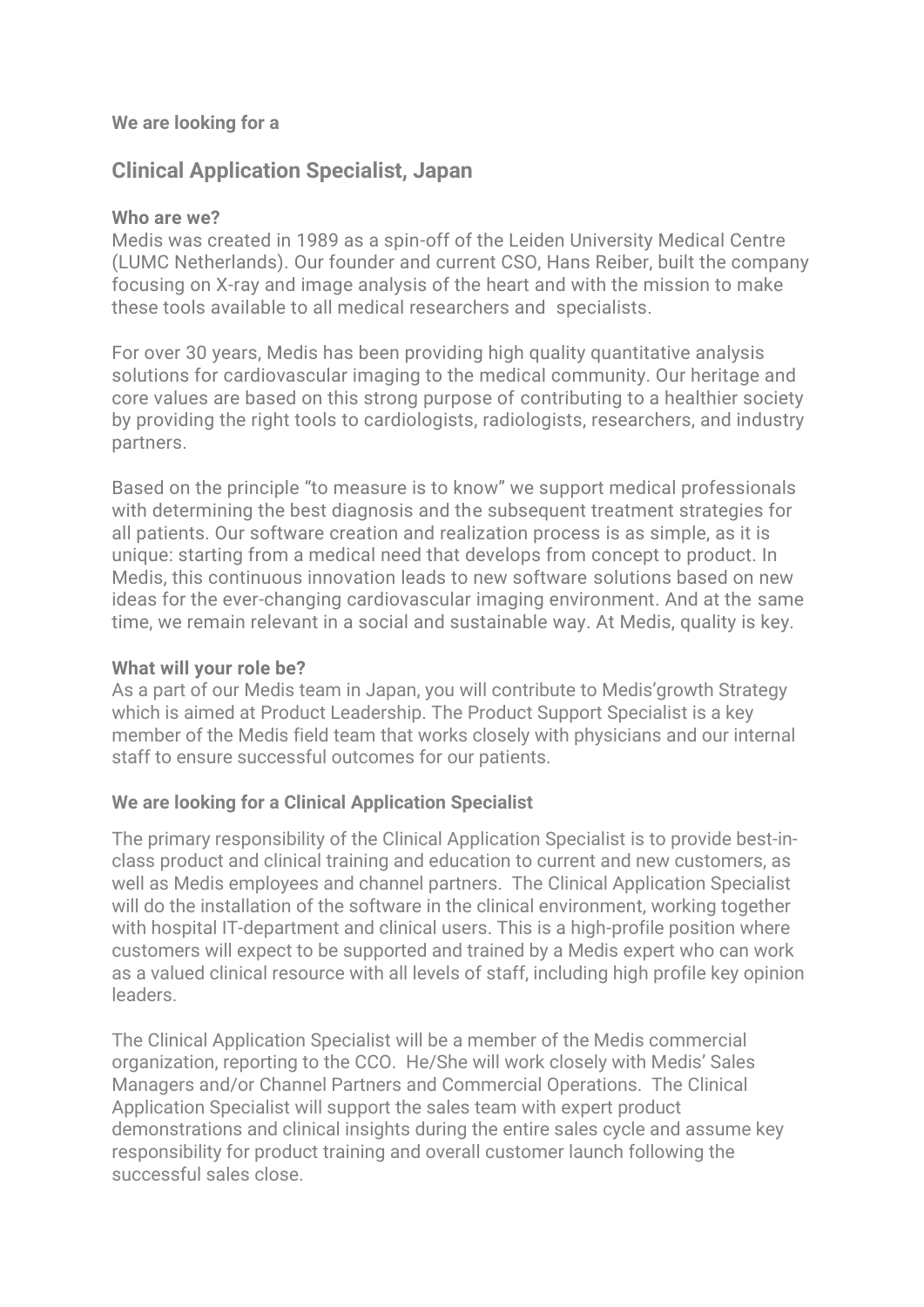### **The profile we are looking for:**

- Bachelor's or Master's degree in a (bio)medical imaging, Radiological **Technologist**
- Experience in selling/pre-selling and/or training/installation experience in a medical, healthcare or technical field (e.g. biomedical engineering, medical physics, radiology or imaging centres) is a plus
- Experience in the interventional cardiology field
- Familiar with the health care market (hospitals, clinics, radiology and imaging centers)
- Ability to interface with both internal team members and external customers as part of solution-based sales approach
- Knowledge of healthcare trends, industry standards and successful strategies for hospitals
- Ability to design, lead and execute customer and employee clinical training projects
- Specific clinical requirements based on Medis QFR products

## **Personal Skills and competences:**

- Excellent communication, presentation, interpersonal and problem-solving skills with the ability to handle complaints, settle disputes, and resolve conflict.
- Ability to perform all communications tasks, written and verbal, in English, and additional languages is a plus
- Professional and confident in speaking to small and medium-sized groups
- Ability to energize, develop and build rapport at all levels within an organization
- Ability to work both within a team and independently
- Customer-oriented, representative, and responsible
- Attentive to detail, committed and persevering
- Ability to manage multiple tasks to completion
- Flexible, with a hands-on and pro-active mentality
- Outstanding problem-solving skills and strong organizational skills
- Willing to travel frequently, travel up to 30-50%
- Experience with Microsoft Office, Salesforce CRM, and basic network knowledge is a plus

#### **What Medis offers you:**

- An attractive compensation plan
- International, and diverse colleagues
- Personal growth and development plan
- Working for a company that makes a difference
- A stimulating work environment with highly educated professionals, working on innovative products